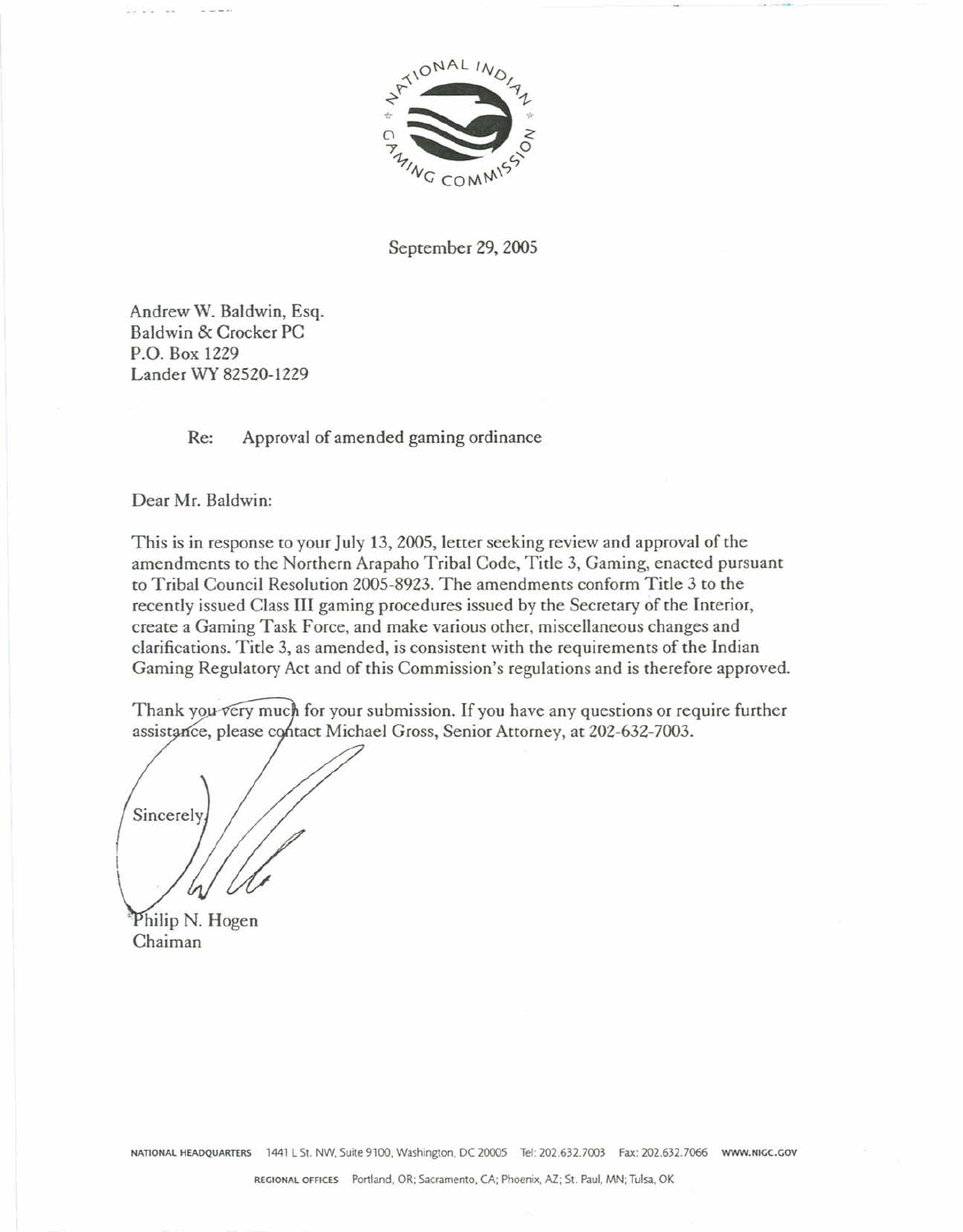## **RESOLUTION ENACTING AMENDMENTS TO ARAPAHO GAMXNG CODE NORTHERN ARAPAHO BUSINESS COUNCIL**  $UU$  15 WIND RIVER RESERVATION ETHETE, WYOMING

## Resolution No. 2005-8923

WHEREAS, the Northern Arapaho Business Council is the duly elected governing body of the Northern Arapaho Tribe; and

**WHEREAS, the development and proper regulation of tribal gaming as a form of** economic development is of utmost importance to the Northern Arapaho Tribe and its members; and **WHEREAS, the Northern Arapaho B** 

**aho** Business **Council** enacted the **Gaming** Code of the Northern Arapaho Tribe in 1995 and has enacted certain amendments thereto from time to time and the same have been approved by the National Indian Gaming Commission; and

WHEREAS, certain amendments to the Northern Arapaho Gaming code, attached hereto, would improve the Code and its regulation of tribal gaming and would benefit the Northern Arapaho Tribe and the gaming public; and

WHEREAS, approval of the attached amendments by the National Indian Gaming Commission would be in the best interests of the Northern Arapaho Tribe and **the gaming public;** 

NOW, THEREFORE, BE IT RESOLVED, that the Northern Arapaho Business Council hereby approves **the** attached **amendments** to the **Gaming**  Code of the Northern Arapaho *the date said* **amendments** *are* **approved**  *by the National Gaming Commission; and* 

BE IT FINALLY RESOLVED, that the Chairman is authorized and directed to sign this resolution and that the Northern Arapaho Business Council hereby requests prompt approval of said amendments to the Gaming Code by the National Indian Gaming **Commission.** 

## **CERTIFICATION**

**The undersigned, as** Chairman **of** Northern Arapaho **Business** Council, hereby certifies that the Northern Arapaho Business Council consists of six (6) members and that four (4) members were present constituting a quorum, at a specially called meeting of the Northern Arapaho Business Council held on July 11, 2005, the foregoing resolution was adopted **by** a vote of four **(0) against, Chairman voting, and that the**  foregoing resolution has not been rescinded or amended in any way.